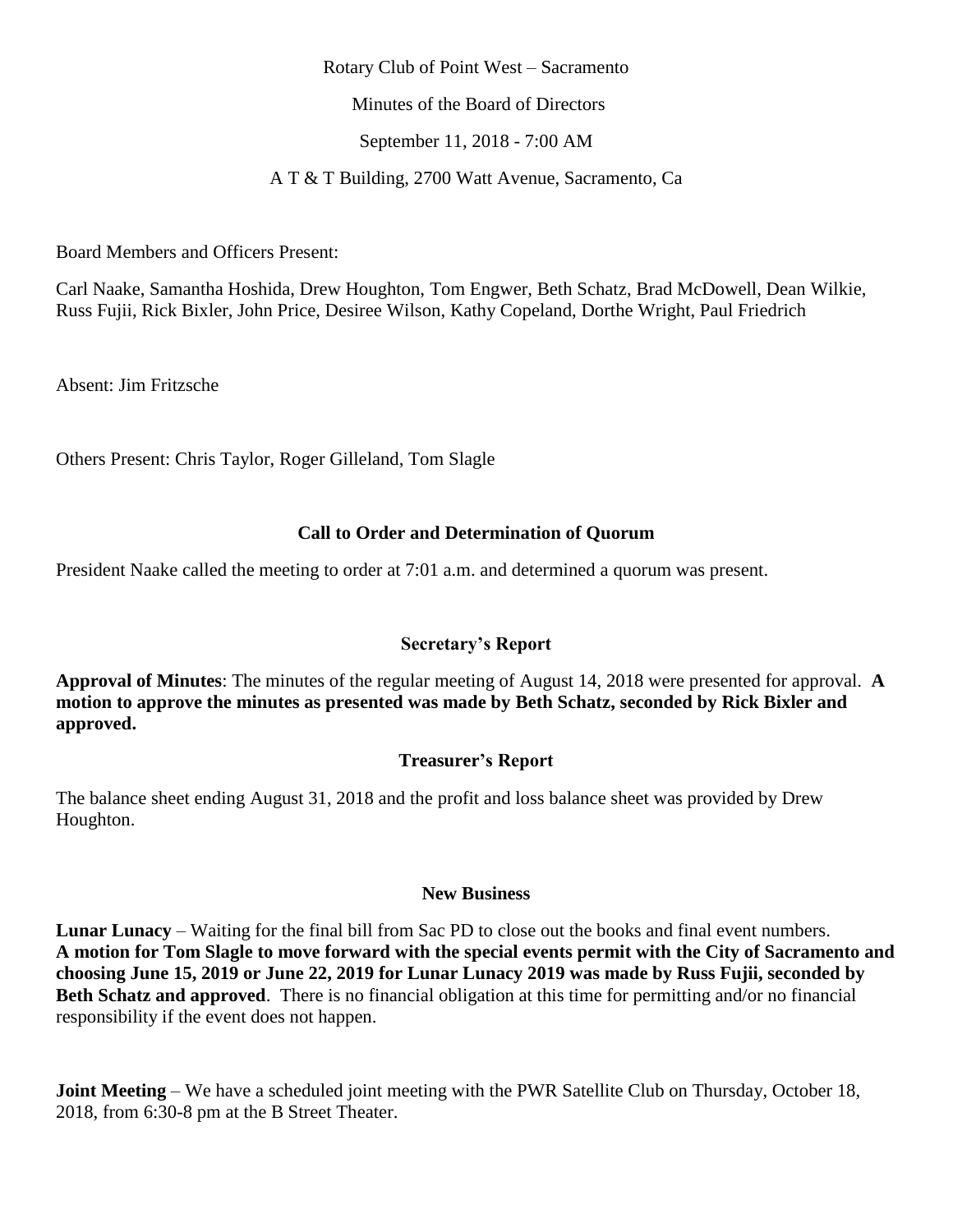## **Grant Review Committee**

Chris Taylor provided a verbal report of the current funding requests.

## **President's Report**

President Naake stated our first meeting at Del Paso on Friday, September 7, 2018, went well. If there are any issues or concerns, please let him know.

### **Board Reports**

### **John Price – Club Service 1**

Brewfest is this Saturday, September 15<sup>th,</sup> Doug Yoakam is the chair and the co-chair is Tim Davidson. Tom Knox is scheduling the speakers. Dave Abbott and Bob Porter are chairing the Veteran's Day program. Looking for a chair for the demotion party in June 2019.

## **Tom Engwer – Club Service 2**

Gary Hardesty is the membership chair as Venita Sivamani is moving over to the Satellite Club. Lunar Lunacy is still waiting for a bill from Sac PD.

# **Dorthe Wright – Club Service 3**

DeWana Ljung (chair) and Lori Curry (co-chair) are planning the Cocktail party for October 20, 2019 at Dewana's house. The fun committee has some upcoming events planned, dates to be confirmed; polio fundraiser at the October 26, 2018 meeting, limo and lights, wine tour and the sunglass social.

### **Beth Schatz – Vocational Service**

Trish Harrington is the newsletter editor; Jesse Nix will be the backup. They will be looking for people to help as weekly writers. Beth is asking board members to send Trish Harrington articles and information for the newsletter and the board supported her desire to prepare a schedule for board members to be submit articles to Trish. All articles should also be sent to Desiree Wilson for posting on social media and the club's website. Looking for people to do member minutes and vocational thank you's. Rotarian at work day is May 17, 2018 at Rusch Park in Citrus Heights, more information to follow.

# **Brad McDowell – Community Service 1**

Eagle golf is on Tuesday nights at Haggin Oaks Golf Course and ending this month. Bob Porter will chair the golf tournament scheduled for May 3, 2019 at Mather Golf Course.